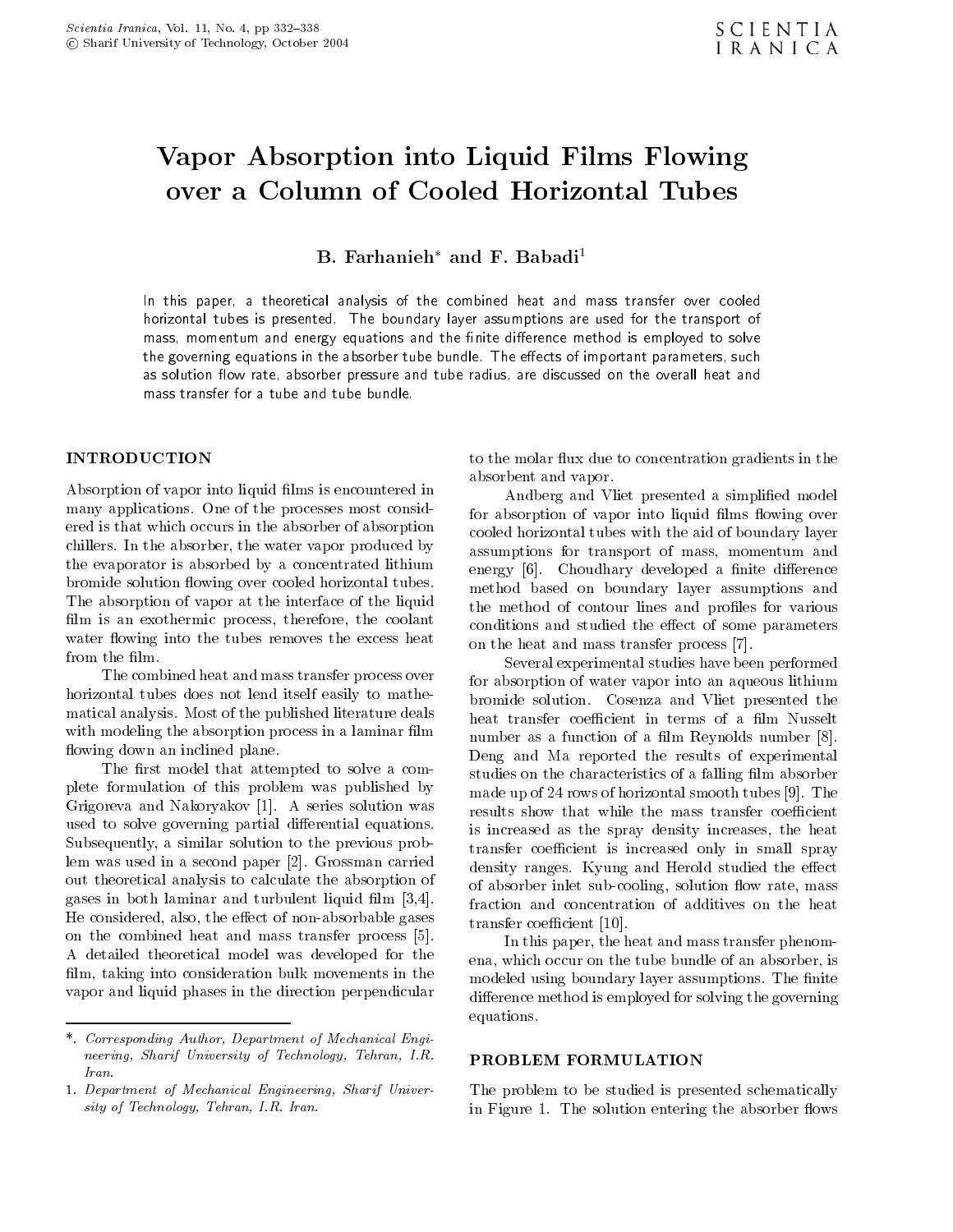

 $\blacksquare$  is the schematic diagram of a minimum over a cooled horizontal tube.

down over horizontal tubes. The mass transfer process occurs at the interface of the flowing film and the vapor coming from the evaporator. The vapor is absorbed by the strong concentrated film and the heat produced due to this process is rejected by external cooling water which flows inside the tubes.

The flow is studied under the following assumptions:

- a. The equilibrium condition exists at the film interface between the film and the vapor at the absorber pressure;
- b. There is no shear force between the liquid film and the vapor;
- c. The flow is laminar and there are no waves at the film interface;
- d. The film thickness variation, due to the substance absorbed into the solution, is negligible;
- e. The heat transfer to the vapor phase is negligible;
- f. The inertia and pressure gradient effects are negligible and the flow is buoyancy driven;
- g. The turning jet effect at the top section of the tube is negligible compared to the viscous region on the

The momentum equation and the boundary conditions for the falling film are:

$$
\mu \frac{\partial^2 u}{\partial y^2} = \rho g \sin \theta, \qquad (1)
$$

At 
$$
y = 0
$$
,  $u = 0$ , (2)

At 
$$
y = \delta
$$
,  $\frac{\partial u}{\partial y} = 0$ ,  $\qquad$  (3)

where  $\theta = \frac{2}{r}$ . The momentum equation is solved for

x-component of the velocity:

$$
u = \frac{\rho g}{\mu} \sin\left(\frac{x}{r}\right) \left[\delta y - \frac{1}{2}y^2\right].
$$
 (4)

The y-component of the velocity field is determined from the continuity equation:

$$
v = \frac{\rho g y^2}{2\mu} \left[ \frac{d\delta}{dx} \sin\left(\frac{x}{r}\right) + \frac{1}{r} \left(\delta - \frac{y}{3}\right) \cos\left(\frac{x}{r}\right) \right]. \tag{5}
$$

The mass flow rate of the film is evaluated by:

$$
m = \int_{0}^{\delta} \rho u(y) dy.
$$
 (6)

The film thickness can now be determined by:

$$
\delta = \left[\frac{3\mu m}{\rho^2 g \sin \frac{x}{r}}\right]^{\frac{1}{3}}.\tag{7}
$$

Neglecting the viscous dissipation term and considering the above mentioned assumptions, the energy and species transport equations read as:

$$
u\frac{\partial T}{\partial x} + v\frac{\partial T}{\partial y} = \alpha \frac{\partial^2 T}{\partial y^2},\tag{8}
$$

$$
u\frac{\partial \omega}{\partial x} + v\frac{\partial \omega}{\partial y} = D\frac{\partial^2 \omega}{\partial y^2}.
$$
 (9)

To obtain the distribution of temperature and concentration fields and, hence, the heat and mass transfer coefficients, the above equations are solved numerically using the following boundary and initial conditions:

At 
$$
x = x_i
$$
 and  $0 < y < \delta$ :  
\n
$$
T = T_i \text{ and } \omega = \omega_i,
$$
\n(10)

At  $x_i < x$  and  $y = 0$ :

$$
T = T_w \quad \text{and} \quad \frac{\partial \omega}{\partial y} = 0. \tag{11}
$$

The film surface temperature is determined by the equilibrium condition in its concentration and absorber pressure:

At 
$$
x_i < x
$$
 and  $y = \delta$ :  
\n
$$
T = T_s(\omega_s, P) \text{ and } \omega = \omega_s.
$$
\n(12)

Indicating that the surface concentration and the temperature are related by the equilibrium condition. From Fick's law of diffusion:

At 
$$
x_i < x
$$
 and  $y = \delta$ :  $m'' = \frac{\rho D}{\omega_s} \frac{\partial \omega}{\partial y}$ . (13)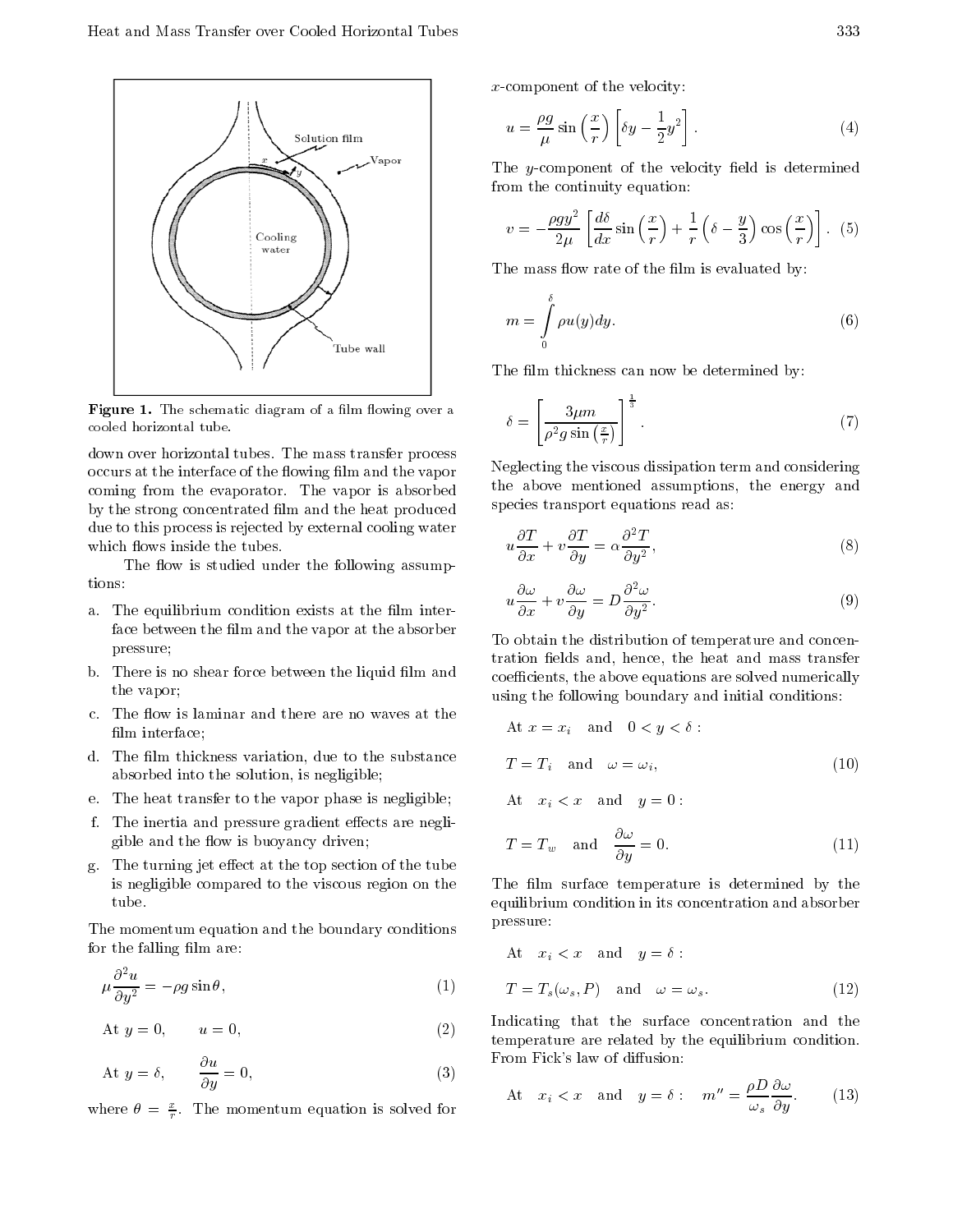The heat produced by the absorption process is:

$$
q = m''L,\t\t(14)
$$

and is diffused through the film towards the tube surface:

At 
$$
x_i < x
$$
 and  $y = \delta$ :  $q = k \frac{\partial T}{\partial y}$ . (15)

# SOLUTION METHODOLOGY

In order to extend the capabilities of the finite difference method to deal with complex geometries, <sup>a</sup> boundary fitted coordinate is used.

The basic idea in this method is to map the complex flow domain in the physical space to a simple COMPUTATIONAL DETAILS rectangular domain in the computational space by using a curvilinear coordinate transformation:

$$
\varepsilon = \frac{x}{\pi r},\tag{16}
$$

$$
\eta = \frac{y}{\delta(x)},\tag{17}
$$

where r is the tube outer radius. In other words, the starts from<br>Containing coordinate and in the physical demain  $I = N/2$ . Cartesian coordinate system in the physical domain is replaced by <sup>a</sup> general non-orthogonal system. The obtained transformed governing equations are:

$$
u = \left(\frac{\rho g \delta^2 \sin(\pi \varepsilon)}{\mu}\right) \left(\eta - \frac{1}{2}\eta^2\right),\tag{18}
$$

$$
v = \frac{\rho g \delta^2 \eta^2}{2\mu r} \left[ \frac{1}{\pi} \frac{d\delta}{d\varepsilon} \sin'(\pi\varepsilon) + \delta \left(1 - \frac{\eta}{3}\right) \cos(\pi\varepsilon) \right],
$$
 (19)

$$
\frac{\partial T}{\partial \varepsilon} = \left(\frac{\pi r \alpha}{u \delta^2}\right) \frac{\partial^2 T}{\partial \eta^2} + \left[\frac{\eta}{\delta} \frac{d\delta}{d\varepsilon} - \frac{\pi r v}{\delta u}\right] \frac{\partial T}{\partial \eta},\tag{20}
$$

$$
\frac{\partial \omega}{\partial \varepsilon} = \left(\frac{\pi r D}{u \delta^2}\right) \frac{\partial^2 \omega}{\partial \eta^2} + \left[\frac{\eta}{\delta} \frac{d\delta}{d\varepsilon} - \frac{\pi r v}{\delta u}\right] \frac{\partial \omega}{\partial \eta}.
$$
 (21)  $\frac{4}{5}$ 

The variation of boundary layer thickness is determined using Equation 7:

$$
\frac{d\delta}{d\varepsilon} = \left(\frac{\mu m \pi^3}{9\rho^2 g}\right)^{\frac{1}{3}} \frac{1}{\sin^{\frac{1}{3}}(\pi\varepsilon) \cdot \tan(\pi\varepsilon)}.
$$
\n(22)

The transformed form of the initial and boundary conditions and of the equilibrium equations becomes:

At 
$$
\varepsilon = \varepsilon_i
$$
 and  $0 < \eta < 1$ :  
\n
$$
T = T_i \text{ and } \omega = \omega_i,
$$
\n(23)

At  $\varepsilon_i < \varepsilon$  and  $\eta = 0$ :

$$
T = T_w \quad \text{and} \quad \frac{\partial \omega}{\partial \eta} = 0, \tag{24}
$$

At 
$$
\varepsilon_i < \varepsilon
$$
 and  $\eta = 1$ :

$$
T = T_s(\omega_s, P) \quad \text{and} \quad \omega = \omega_s,\tag{25}
$$

$$
m'' = \frac{\rho D}{\delta} \frac{1}{\omega_s} \frac{\partial \omega}{\partial \eta},\tag{26}
$$

$$
q = m''L = \frac{k}{\delta} \frac{\partial T}{\partial \eta}.
$$
 (27)

The equations are discretised by using a fully implicit method in the flow direction and an iterative procedure is used at each step to find temperature and concentration profiles.

The numerical domain is divided into  $N$  nodes in the flow and  $M$  nodes across the transversal directions.

It is evident from Figure <sup>1</sup> that the boundary layer thickness at the inlet and outlet region of the flow around the tube is infinity and could not be calculated in <sup>a</sup> regular manner. Thus, the numerical calculation starts from the third point  $(I = 3)$  and ends at point

# **SOLUTION ALGORITHM**

The sequence of the solution algorithm can be stated

- 1. Calculate the velocity field and boundary layer thickness at each step by Equations 18 and 19;
- $\frac{1}{2}$  Cuess the absorbed mass flux at the film surface at each step;
- $(2)$   $(3)$ . Solve Equation 21 to obtain the concentration profile;
	- 4. Determine the surface concentration;
	- 5. By assuming that the surface is at equilibrium with the vapor at the absorber pressure, use Equation 25 to obtain the surface equilibrium temperature;
	- 6. Solve Equation 20 for the temperature profile in the cross section of the film;
	- 7. Solve Equation 27 for the mass flux of the absorbed vapor;
	- 8. Check for the convergence criteria set for the mass ux;
	- 9. If the criteria is not satised, return to step 1. Otherwise, the convergence in the solution is achieved.

### **GRID SIZE EFFECTS**

In order to investigate grid size effects, runs were performed with 20-40; <sup>40</sup>-80; <sup>80</sup>-160; <sup>120</sup>-240; <sup>160</sup>-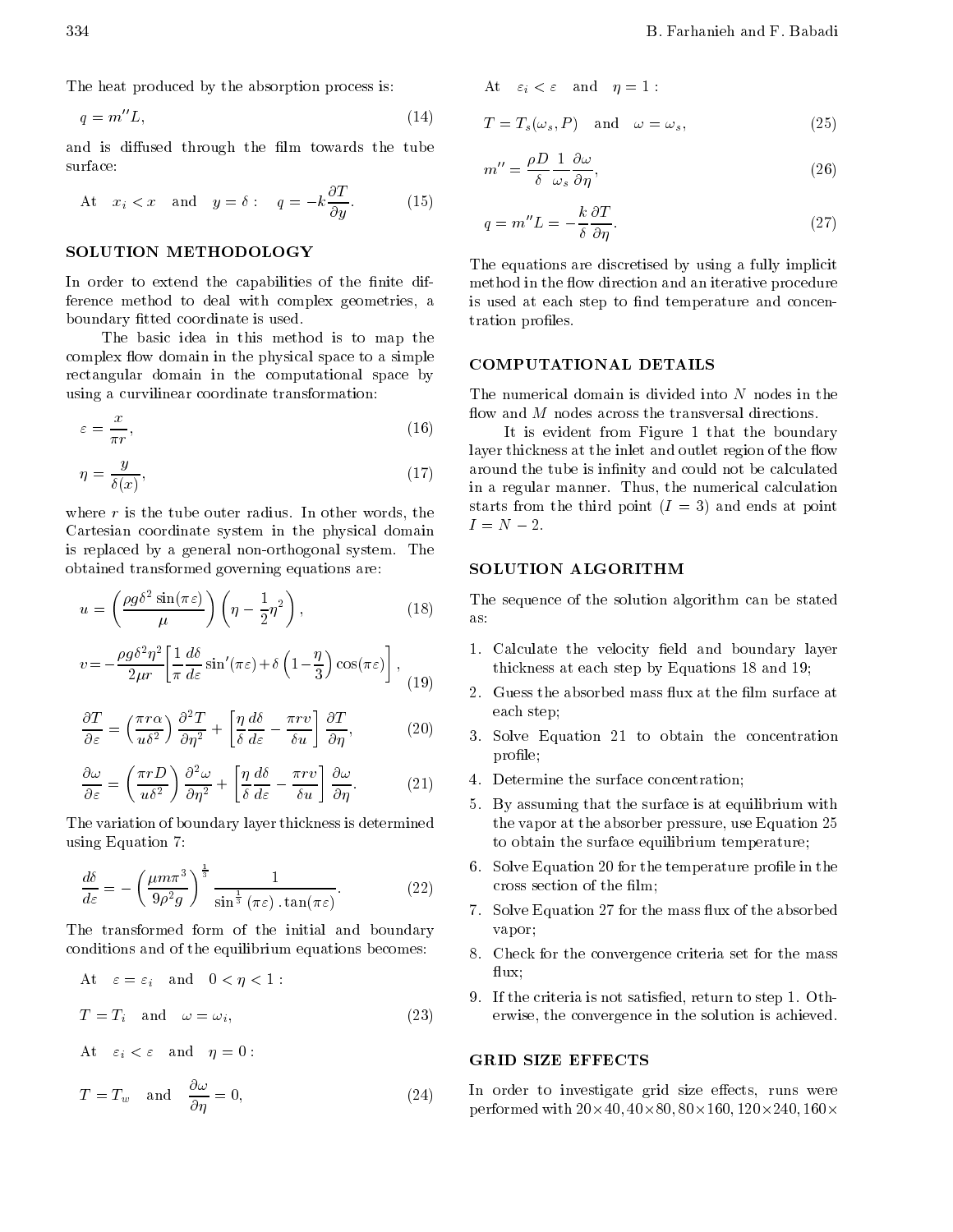320; 200 cm 200 and 240 cm 250 grid points; respectively. The flow-wise velocity profiles for these grids are plotted in Figure 2. A 120 - 240 mesh was chosen in the final calculations to maintain reasonable accuracy.

### **RESULTS**

The case studies are carried out for real conditions. The fluid properties are taken from [11]. The effect of important parameters, such as mass flow rate, absorber pressure and tube radius on the heat transfer coefficient, was determined.

The inlet temperature and concentration for lithium bromide flow are taken as  $51^{\circ}$ C and  $64\%$ , respectively. The absorber pressure is considered to be 800 Pa, which is the pressure during real operating conditions, of a steam fired single effect absorption chiller.

The concentration and temperature distribution through the film are presented in Figures 3 and 4, respectively. The concentration varies through the film flow as the water is absorbed by the concentrated film.



Figure 2. Stream-wise velocity prole <sup>U</sup> (m/s), at the minimum film thickness for different mesh sizes.



**Figure 3.** Concentration contours through the how held **F** for top tube.



**Figure 4.** Lemperature (  $\cup$  ) contours through the now field for top tube.

The temperature of the film is reduced through the flow, due to the cooling water stream in the tubes.

Variation of the absorbed mass flux by the concentrated solution is plotted in Figure 5. As can be seen from this figure, due to the high concentration of inlet solution, the absorption rate increases sharply. As the surface concentration of the film reduces, the rate of the absorbed mass flux, after a gentle increase, reduces also. The same pattern is expected for heat transfer through the surface, due to the absorption process.

Since the heat transfer coefficient plays a significant role in the modeling of an absorber, the influences of important parameters on the heat transfer coefficient are investigated and presented.

The average heat transfer coefficient is defined as:

$$
\overline{h} = \frac{\overline{q}}{\Delta T_{Ln}},\tag{28}
$$

where  $\Delta T_{Ln}$  is the log mean temperature difference and is defined as:

$$
\Delta T_{Ln} = \frac{(T_i - T_w) - (T_s - T_w)}{Ln\left(\frac{T_i - T_w}{T_s - T_w}\right)},\tag{29}
$$



**figure 5.** Absorbed mass figures that the top tube  $(Kg/m-s)$ .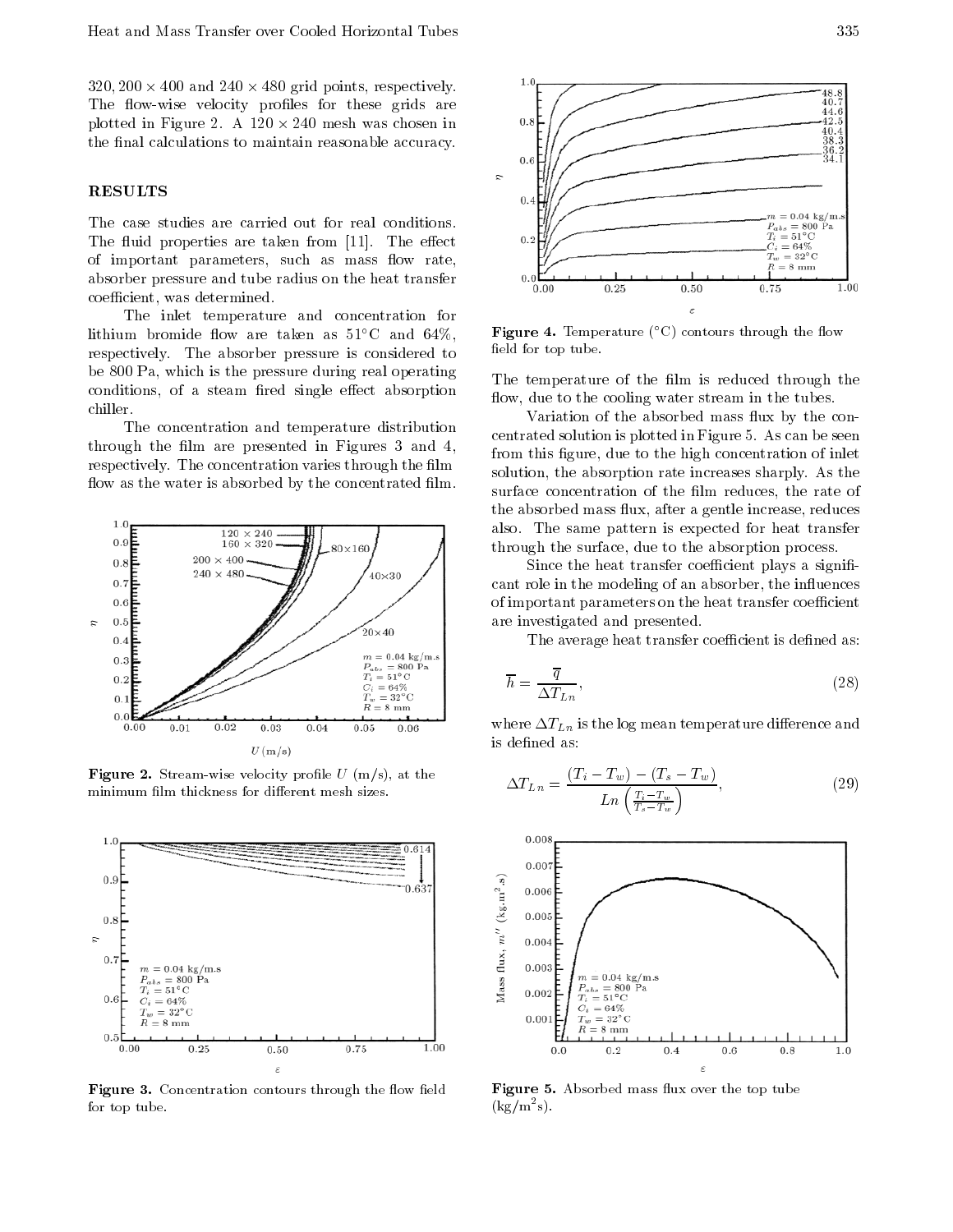$T_i$  and  $T_s$  are inlet and surface temperatures of the film flow and  $T_w$  is the tube wall temperature.

The effect of solution mass flow rate on the heat transfer coefficient and absorbed mass flux are presented in Figures <sup>6</sup> and 7. Signicant decrease in the heat transfer coefficient is observed as the mass flow rate increases, due to the increase in boundary layer thickness. It can be seen that the absorbed mass flux decreases by increasing the mass flow rate.

The increase in the absorber pressure increases<br>eat transfer coefficient slightly (see Figure 8). The<br>of tube radius on the heat transfer coefficient<br>vestigated and presented in Figure 9. The heat the heat transfer coefficient slightly (see Figure 8). The effect of tube radius on the heat transfer coefficient is investigated and presented in Figure 9. The heat transfer coefficient decreases linearly by increasing the<br>tube radius. However, at small radii (less than one<br>inch), the heat transfer coefficient is constant and has<br>its highest value.<br>Unfortunately there is not a lot of tube radius. However, at small radii (less than one inch), the heat transfer coefficient is constant and has its highest value.

Unfortunately there is not <sup>a</sup> lot of experimental data in the literature that permits true verification of the current model for <sup>a</sup> wide range of parameters. Even though data from a well-defined experiment is not available, it is possible to test the model against the



s ignited to the contract the contract of the contract of the second contract of the contract of the contract o coefficient for top tube.



**Figure**  $\boldsymbol{\cdot}$ . Ellect of  $\boldsymbol{\cdot}$  min how rate on absorbed mass nux **r** for top tube.

overall change in solution temperature or concentration for an entire absorber tube column. The results of experimental data for twelve test conditions are tabulated in [6] and are compared to current numerical results for the outlet solution temperature in Figure 10. The overall agreement of the data with the model is quite good, with an average error of 2%. This implies



Figure 8. Eect of absorber pressure on heat transfer coefficient.



Figure 9. Eect of tube radius on heat transfer coefficient.



Figure 10. Experimental verication of numerical model for outlet solution temperature for 12 test conditions [6].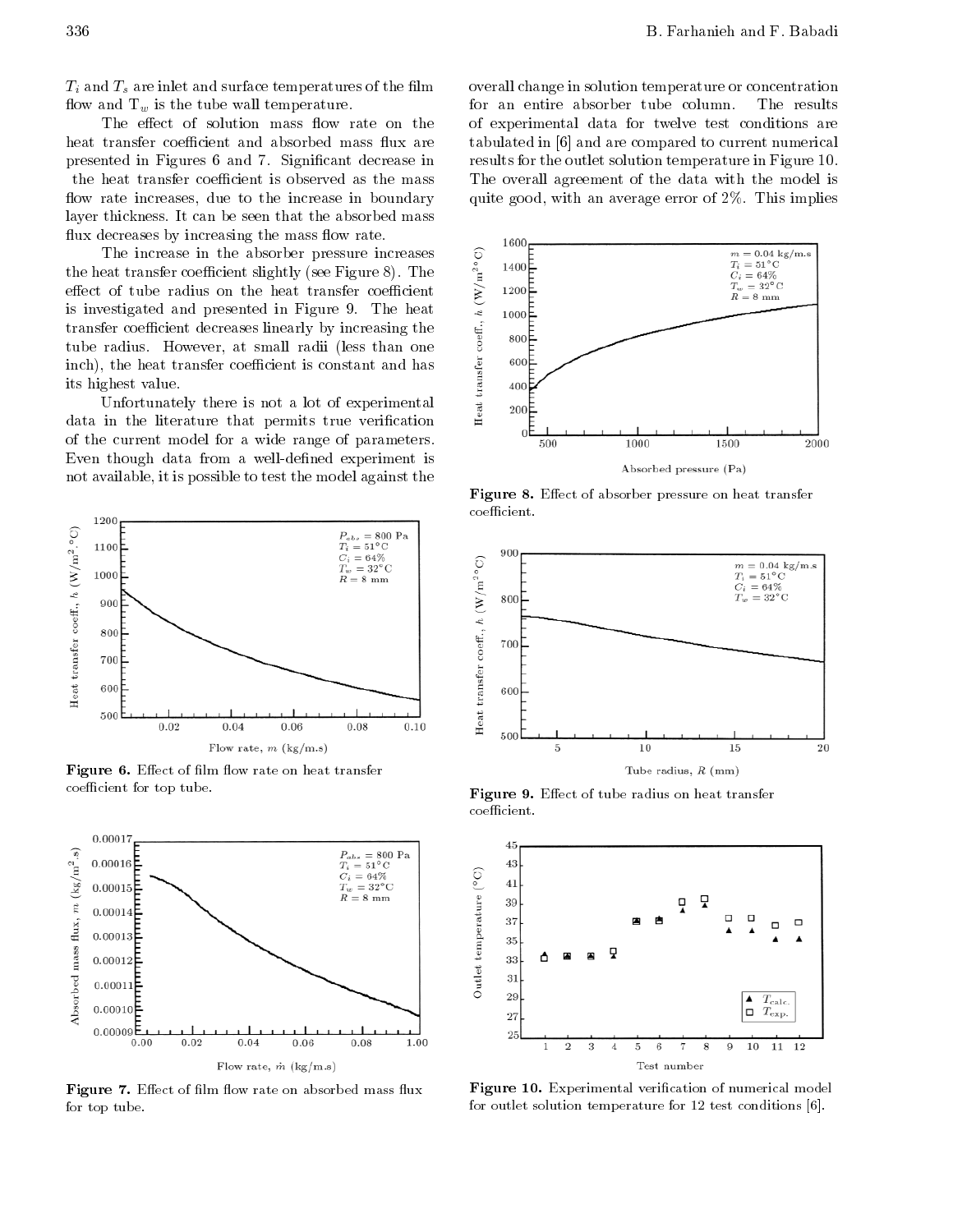that the model describes the physics of the absorption process very well and that the model may be used to analyze an actual absorber tube bundle with acceptable accuracy.

Determining the number of columns and rows in the tube bundle is an important feature in the design process of an absorber.

To extend the results from one tube to <sup>a</sup> tube bundle or a column of tubes, the mass transfer within the inter-tube space is neglected and the solution inlet conditions for temperature and concentration of a tube<br>are calculated from the outlet conditions of the upper<br>tube. Also, the absorber tube bundle is assumed to be<br>a one-pass coolant-stream; therefore, the tube surface<br>te are calculated from the outlet conditions of the upper tube. Also, the absorber tube bundle is assumed to be <sup>a</sup> one-pass coolant-stream; therefore, the tube surface temperature is the same for all tubes in the column.

There are two important factors, which should be taken into account for specifying the number of rows and columns in the tube bundle of an absorber:

- 1. The amount of vapor produced by the evaporator, which is related to the cooling capacity of the machine;
- 2. The fluid flow over each tube has a direct influence on the heat and mass transfer of the lower tubes. It is evident from the obtained results that the bulk concentration of the fluid cascading over the lower tubes is reduced (see Figures <sup>11</sup> and 12). Thus, the reduction in concentration reduces the vapor absorption potential of fluid flowing over the<br>
lower tubes. Therefore, the effective heat and mass<br>
transfer coefficients for tube columns are different<br>
from those of single tubes lower tubes. Therefore, the effective heat and mass transfer coefficients for tube columns are different from those of single tubes.

The heat and mass transfer for each tube in the tube bundle is presented in Figure 13. It should be noted that increasing the number of tubes in a column increases the construction cost of the tube bundle.

Therefore, there should be a trade-off between maximum mass absorption, total cost and required cooling capacity, for determining the ratio of tube bundle rows and columns (see Figure 14).



Figure 11. Outlet bulk concentration for various tubes.

#### CONCLUSIONS

The heat and mass transfer in vapor absorption by laminar liquid film flowing over cooled horizontal tubes is investigated. The velocity field is calculated using the Nusselt theory and the simultaneous energy and diffusion equation are solved to determine the temperature and concentration profiles in the flow field. The



Figure 12. Outlet bulk temperature for various number of tubes.



Figure 13. Heat and mass transfer for each tube in the tube bundle.



Figure 14. Trade-o between mass transfer improvement and total cost.